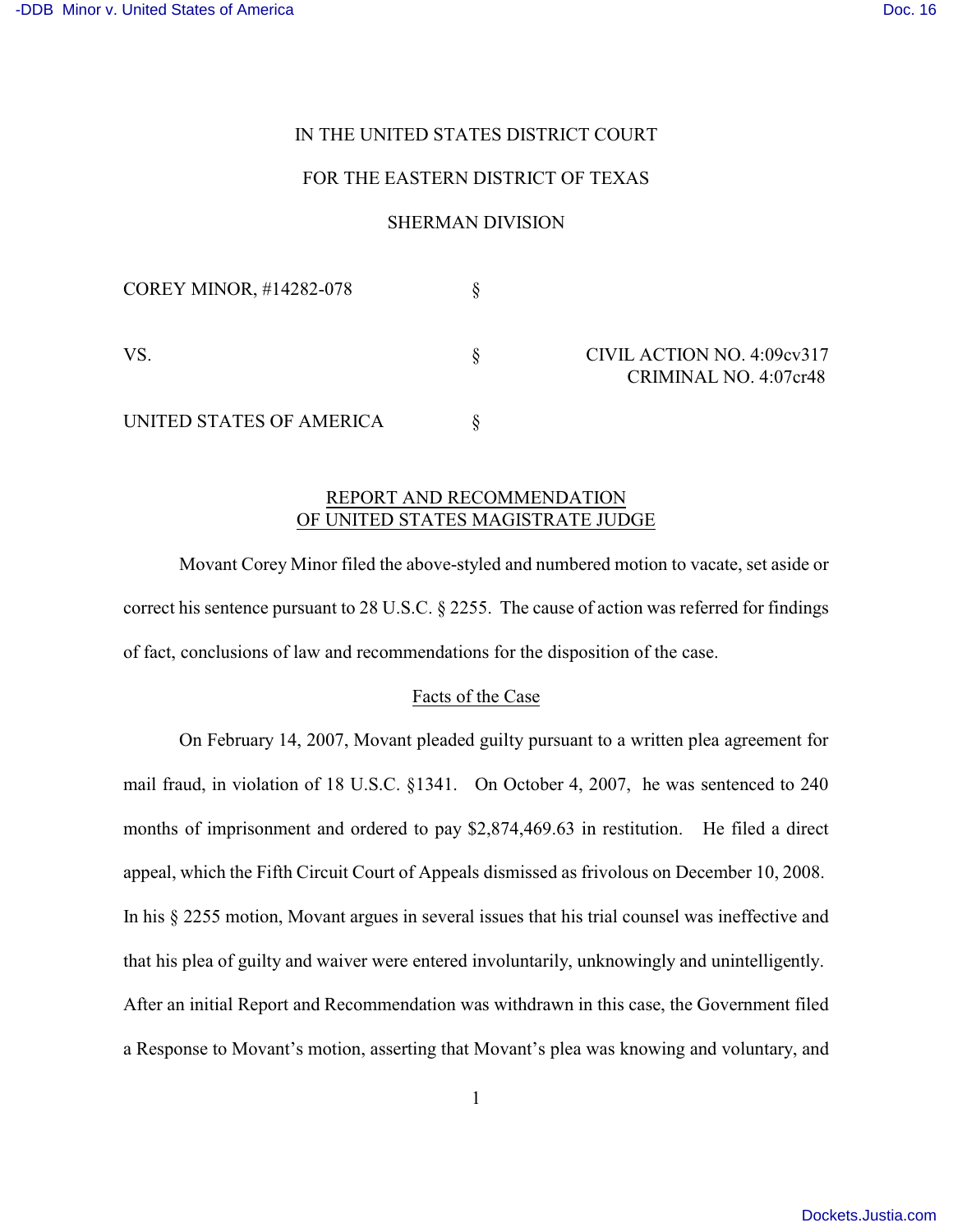that his remaining issues are barred by his waiver. Movant filed a Reply.

### Discussion and Analysis

As a preliminary matter, it should be noted that a  $\S$  2255 motion is "fundamentally different from a direct appeal." *United States v. Drobny*, 955 F.2d 990, 994 (5th Cir. 1992). A movant in a § 2255 proceeding may not bring a broad-based attack challenging the legality of the conviction. The range of claims that may be raised in a § 2255 proceeding is narrow. A "distinction must be drawn between constitutional or jurisdictional errors on the one hand, and mere errors of law on the other." *United States v. Pierce*, 959 F.2d 1297, 1300-01 (5th Cir. 1992). A collateral attack is limited to alleging errors of "constitutional or jurisdictional magnitude." *United States v. Shaid*, 937 F.2d 228, 232 (5th Cir. 1991).

Movant signed a plea agreement containing the following waiver provision:

Except as otherwise provided herein, Defendant expressly waives the right to appeal the conviction and sentence in this case on all grounds. Defendant further agrees not to contest his sentence in any post- conviction proceeding, including, but not limited to, a proceeding under 28 U.S.C. § 2255. Defendant, however, reserves the right to appeal the following: (a) any punishment imposed in excess of the statutory maximum (b) a claim of ineffective assistance of counsel that affects the validity of this waiver itself ( c) any upward departure from the U.S.S.G. by the Court in sentencing and (d) any mathematical errors by the Court in the calculation of the guideline level.

The Fifth Circuit has upheld the informed and voluntary waiver of post-conviction relief in *United States v. Wilkes*, 20 F.3d 651, 653 (5th Cir. 1994). In *United States v. Henderson*, 72 F.3d 463, 465 (5th Cir. 1995), the Fifth Circuit held that a waiver may not be enforced against a § 2255 movant who claims that ineffective assistance of counsel rendered that waiver unknowing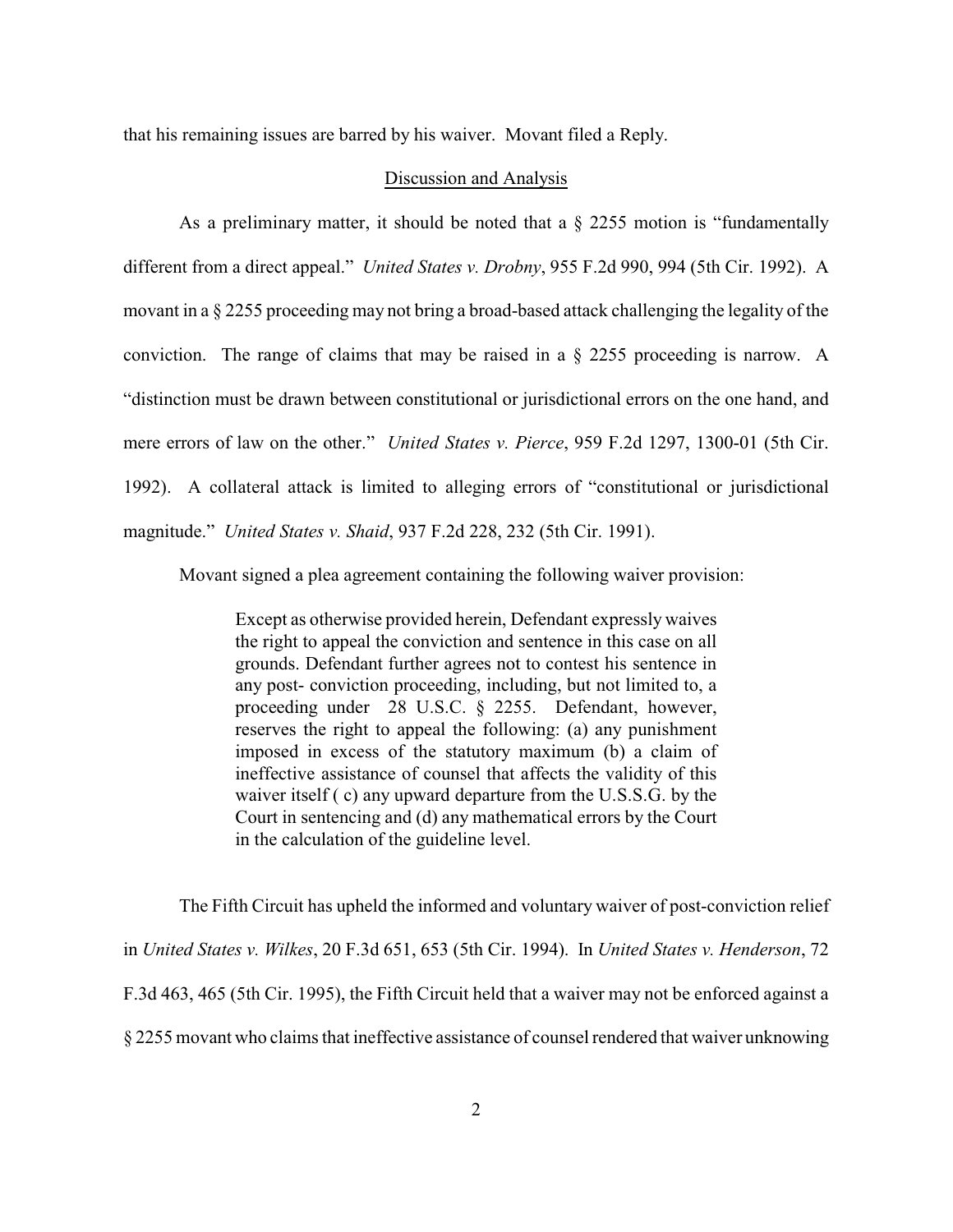or involuntary. In *United States v. White*, 307 F.3d 336 (5th Cir. 2002), the Fifth Circuit held that an ineffective assistance of counsel claim raised in a § 2255 proceeding survives a waiver only when the claimed assistance directly affected the validity of that waiver or the plea itself. More recently, the Fifth Circuit noted that it has upheld § 2255 waivers except for when there is an ineffective assistance of counsel claim that affects the validity of that waiver or the plea itself or when the sentence exceeds the statutory maximum. *United States v. Hollins*, 97 Fed. Appx. 477, 479 (5th Cir. 2004).

In the present case, Movant signed a plea agreement, which included a waiver of right to appeal or otherwise challenge sentence through the filing of a § 2255 motion. In this agreement, he stated, "This plea of guilty is freely and voluntarily made and is not the result of force, threats, or promises other than those set forth in this plea agreement." Immediately above his signature on the agreement, he stated, "I have read (or had read to me) this Plea Agreement and have carefully reviewed every part of it with my attorneys. I fully understand it and voluntarily agree to it." He also stated that he understood the nature and elements of the crimes to which guilt is admitted and that the Factual Statement signed is true. Movant stated that he had "thoroughly reviewed al legal and factual aspects of this case with his/her lawyers and is fully satisfied with that lawyers' legal representation." Movant stated that he had received satisfactory explanations from his lawyer concerning each paragraph of the plea agreement, each of his rights affected thereby, and the alternatives to entering a guilty plea. He also stated that, after discussing it with his counsel, he "concedes guilt and has concluded that it is in [his] best interest to enter this agreement rather than proceeding to trial."

In Movant's Factual Statement, he admitted that he devised a scheme to defraud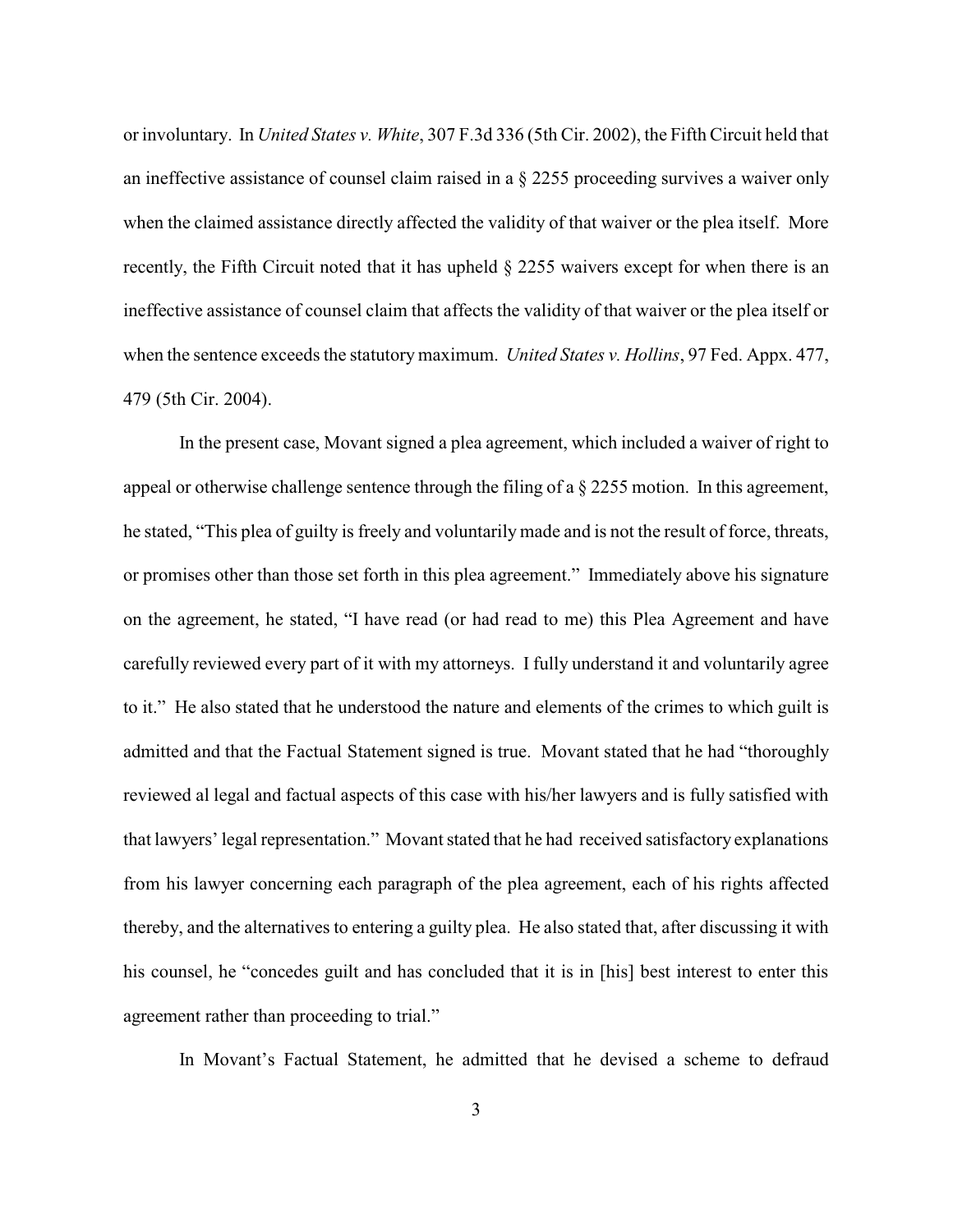customers of investments and to obtain their money by false and fraudulent pretenses and representations. Movant then outlined the specific manner in which he schemed and defrauded at least 64 customers.

Furthermore, a "Findings of Fact and Recommendation on Guilty Plea before the United States Magistrate Judge" was filed in this case. In it, the Court found that Movant "is fully competent and capable of entering an informed plea, that [Movant] is aware of the nature of the charges and the consequences of the plea, and that the plea of guilty is a knowing and voluntary plea supported by an independent basis in fact containing each of the essential elements of the offense."

Movant appeared before the Court for administration of the guilty plea and allocution. The Court advised Movant of his rights to remain silent, to have legal counsel appointed, and to plead not guilty and have a jury by trial. Movant had retained legal counsel and indicated that he was satisfied with his legal representation. The Court outlined the elements of the offense of mail fraud and Movant stated that he understood them. The minimum and maximum penalties were then explained and Movant stated that he understood them. The Court then outlined the items that Movant was forfeiting, which Movant said he understood.

The sentencing guidelines were explained to Movant. The Court noted that the guidelines are merely discretionary and are not binding on the Court. After stating that he understood, Movant acknowledged that he understood that was giving up his right of appeal and right to file any post-conviction proceedings, except for those issues listed as reservations in his plea agreement waiver. Movant confirmed that it was his signature on the plea agreement and that he had read over it and fully understood it before signing it. Movant then stated that no promises,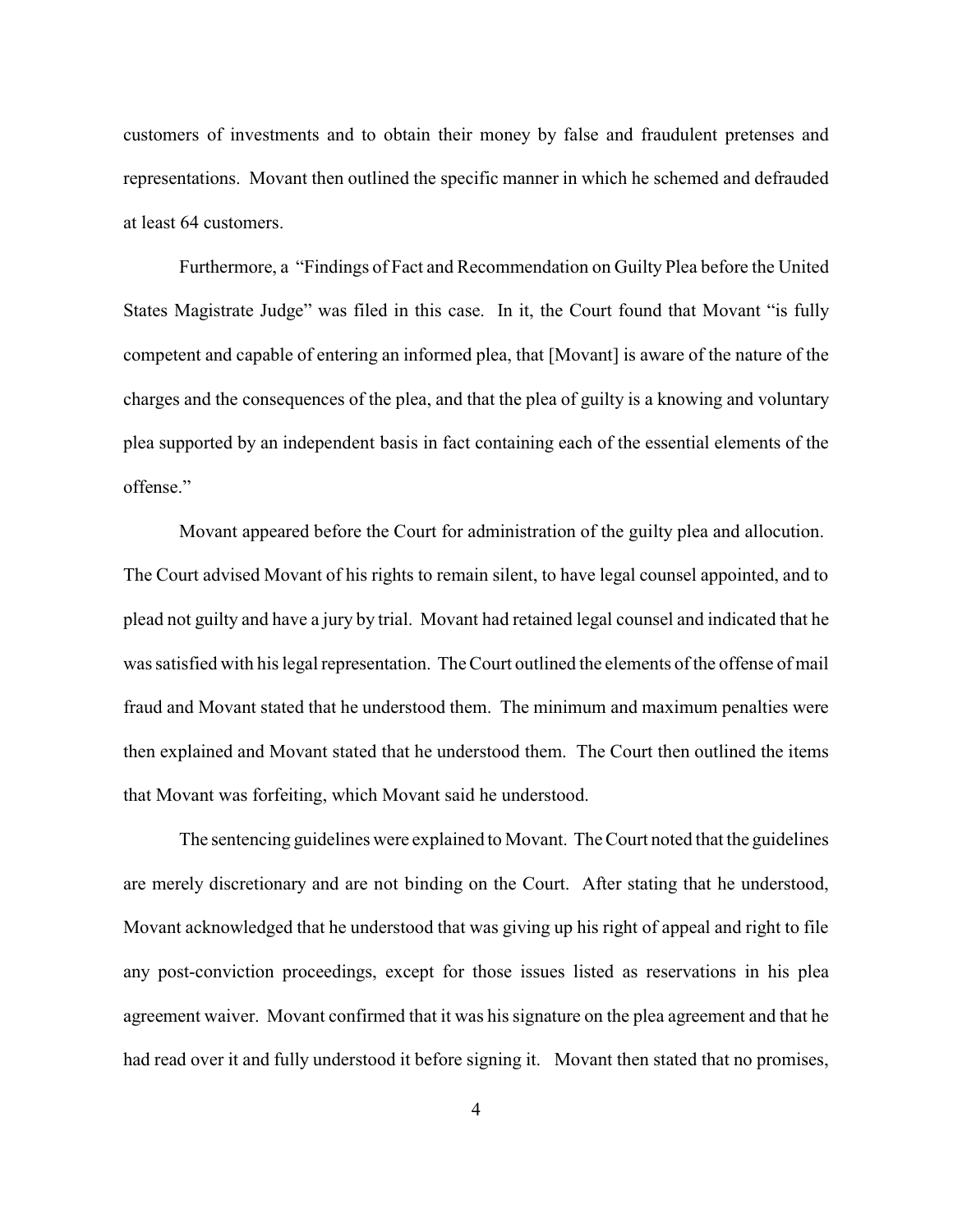forces, or threats had been made to force him to plea guilty, that he had considered the consequences of his guilty plea, and that he entered into the plea freely and voluntarily. Formal declarations in open court carry with them a strong presumption of truth. *Blackledge v. Allison*, 431 U.S. 63, 74, 97 S. Ct. 1621, 1629, 52 L. Ed.2d 136 (1977). Although a defendant's attestation of voluntariness at the time of the plea is not an absolute bar to later contrary contentions, it places a heavy burden upon him. *United States v. Diaz*, 733 F.2d 371, 373-74 (5<sup>th</sup>) Cir. 1979). After stating that he was not taking any medication or was under the care of a doctor at the time, Movant stated that he understood he was pleading guilty to a felony, which means he is giving up his right to vote, right to possess a firearm, right to hold public office, and the right to serve on a jury. Movant confirmed that it was his signature that appeared on the Factual Statement. He also confirmed that everything stated in the Factual Statement was true.

The Court found that Movant was competent to plea, had able assistance of counsel, understood his trial rights and the nature of the charges against him, understood the maximum penalties that could be given, and that the sentencing guidelines were discretionary. The Court found that Movant's plea was voluntary, that there was a factual basis for the plea, and that the ends of justice will be served by the acceptance of his plea. Movant then stated that he did not have any hesitation or reservation about his plea of guilty.

In the instant § 2255 motion, Movant asserts in several instances that he is entitled to relief because his guilty plea and waiver were not intelligently or voluntarilymade because of his counsel's ineffectiveness. When a defendant testifies that no one attempted to force him to plead guilty at the plea colloquy, it carries a strong presumption of verity, and the Court does not have a duty to undertake a more searching inquiry into whether the plea was voluntary when the Court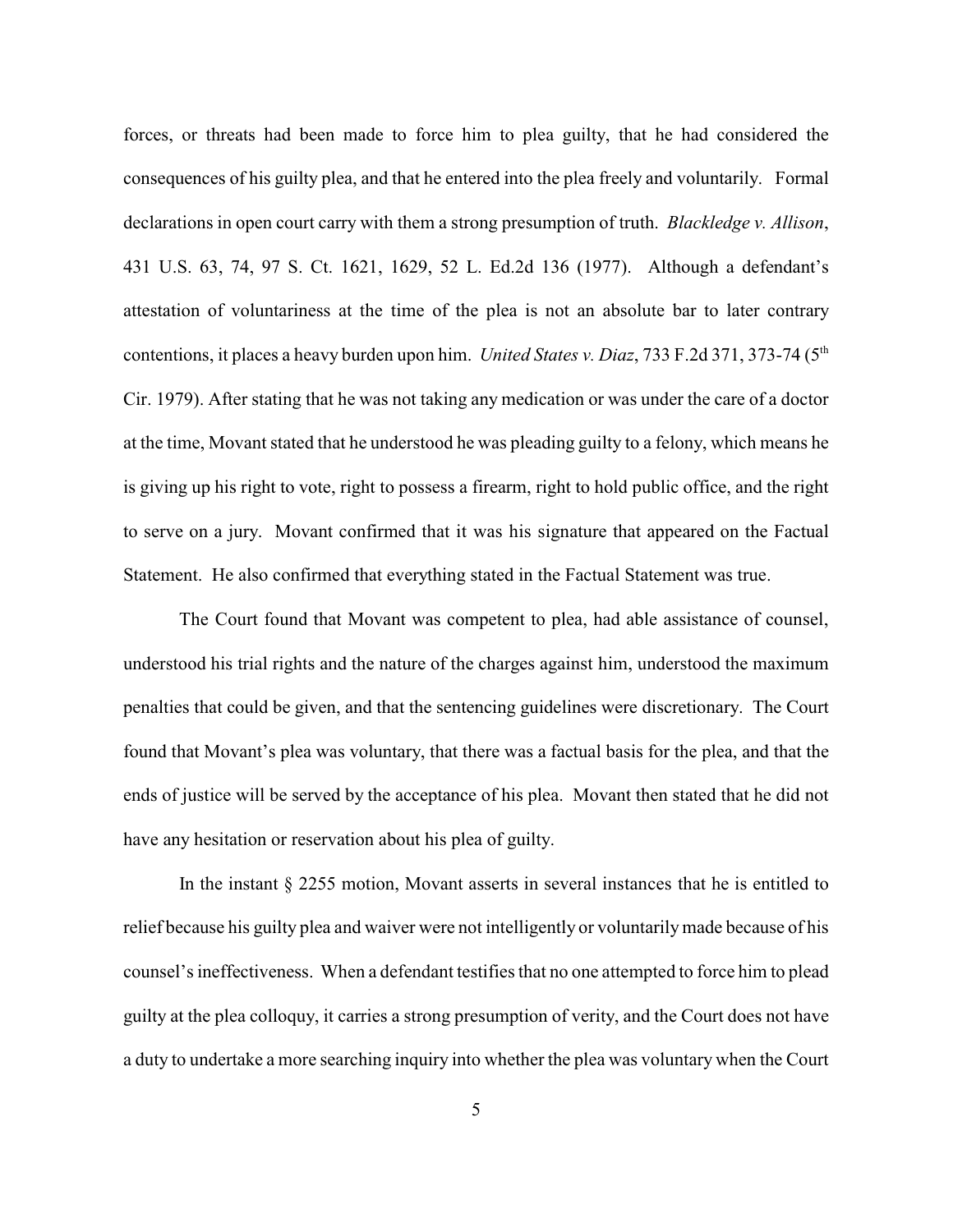has received no objective information that would have reasonably put it on notice that further inquiry would be required. *United States v. Abreo*, 30 F.3d 29, 31 (5<sup>th</sup> Cir. 1994). Where the record establishes that the defendant understood the nature of the charge against him and the direct consequences of his act, the rudimentary demands of a fair proceeding are satisfied. *United States v. Hernandez*, 234 F.3d 252, 255 ( $5<sup>th</sup> Cir. 2000$ ). Based on a careful review of the record, this Court finds that Movant knowingly and voluntarily pleaded guilty. He understood the nature of the charges against him and the consequences of his plea. He understood the rights he was waiving with his plea and the maximum sentence he was facing. Any issue based on an unknowing or involuntary plea should be denied.

In Movant's Reply, he claims that he is entitled to relief based on actual innocence. Even if this Court were to interpret Movant's original claims based on actual innocence, in *Herrera v. Collins*, 506 U.S. 390 (1993), the Supreme Court held that a claim of actual innocence does not state an independent, substantive constitutional claim and was not a basis for federal habeas corpus relief. However, it left open whether a truly persuasive actual innocence claim may establish a constitutional violation sufficient to state a claim for habeas relief. *Id.* at 417. The Fifth Circuit has rejected this possibility and held that claims of actual innocence are not cognizable on federal habeas review. *Dowthitt v. Johnson*, 230 F.3d 733, 741 (5th Cir. 2000), *cert. denied*, 532 U.S. 915 (2001); *Graham v. Johnson*, 168 F.3d 762, 788 (5th Cir. 1999); *Lucas v. Johnson*, 132 F.3d 1069, 1075 (5th Cir. 1998). A claim of actual innocence may not be a basis for federal habeas corpus relief absent an independent federal constitutional violation. *Dowthitt*, 230 F.3d at 741. This Court is required to adhere to Fifth Circuit precedent, thus actual innocence claims are not cognizable federal habeas claims.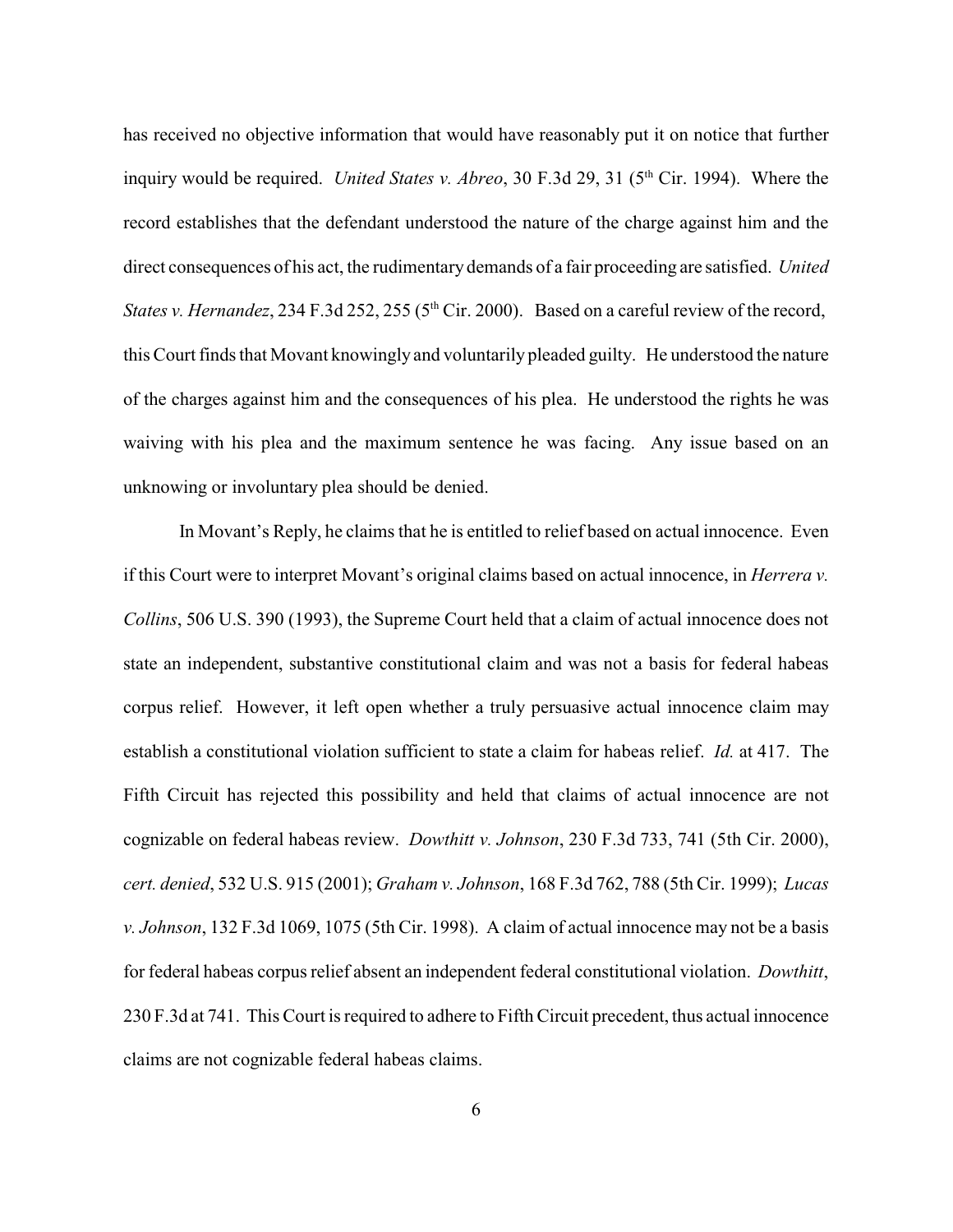Movant's remaining issues – that his counsel was ineffective for failing to review discovery, for failing to obtain material or exculpatory evidence, and for being unfamiliar with the sentencing guidelines prior to advising Movant to plead guilty – do not state an issue reserved for appeal in Movant's waiver. His allegations do not allege that his punishment imposed was in excess of the statutory maximum, that there was an upward departure from the U.S.S.G. by the Court in sentencing, or that there were mathematical errors by the Court in the calculation of the guideline level. Movant's remaining grounds for relief should be denied because of the plea agreement waiver. To the extent that he asserted that his plea was involuntarily and unknowingly made, based on ineffective assistance of counsel, this Court has found that his plea was voluntarily and knowingly made.

#### Certificate of Appealability

An appeal may not be taken to the court of appeals from a final order in a proceeding under § 2255 "unless a circuit justice or judge issues a certificate of appealability." 28 U.S.C. §  $2253(c)(1)(B)$ . Although Movant has not yet filed a notice of appeal, it is respectfully recommended that this Court, nonetheless, address whether he would be entitled to a certificate of appealability. *See Alexander v. Johnson*, 211 F.3d 895, 898 (5th Cir. 2000) (A district court may *sua sponte* rule on a certificate of appealability because "the district court that denies a petitioner relief is in the best position to determine whether the petitioner has made a substantial showing of a denial of a constitutional right on the issues before the court. Further briefing and argument on the very issues the court has just ruled on would be repetitious.").

A certificate of appealability may issue only if a movant has made a substantial showing of the denial of a constitutional right. 28 U.S.C.  $\S$  2253(c)(2). The Supreme Court fully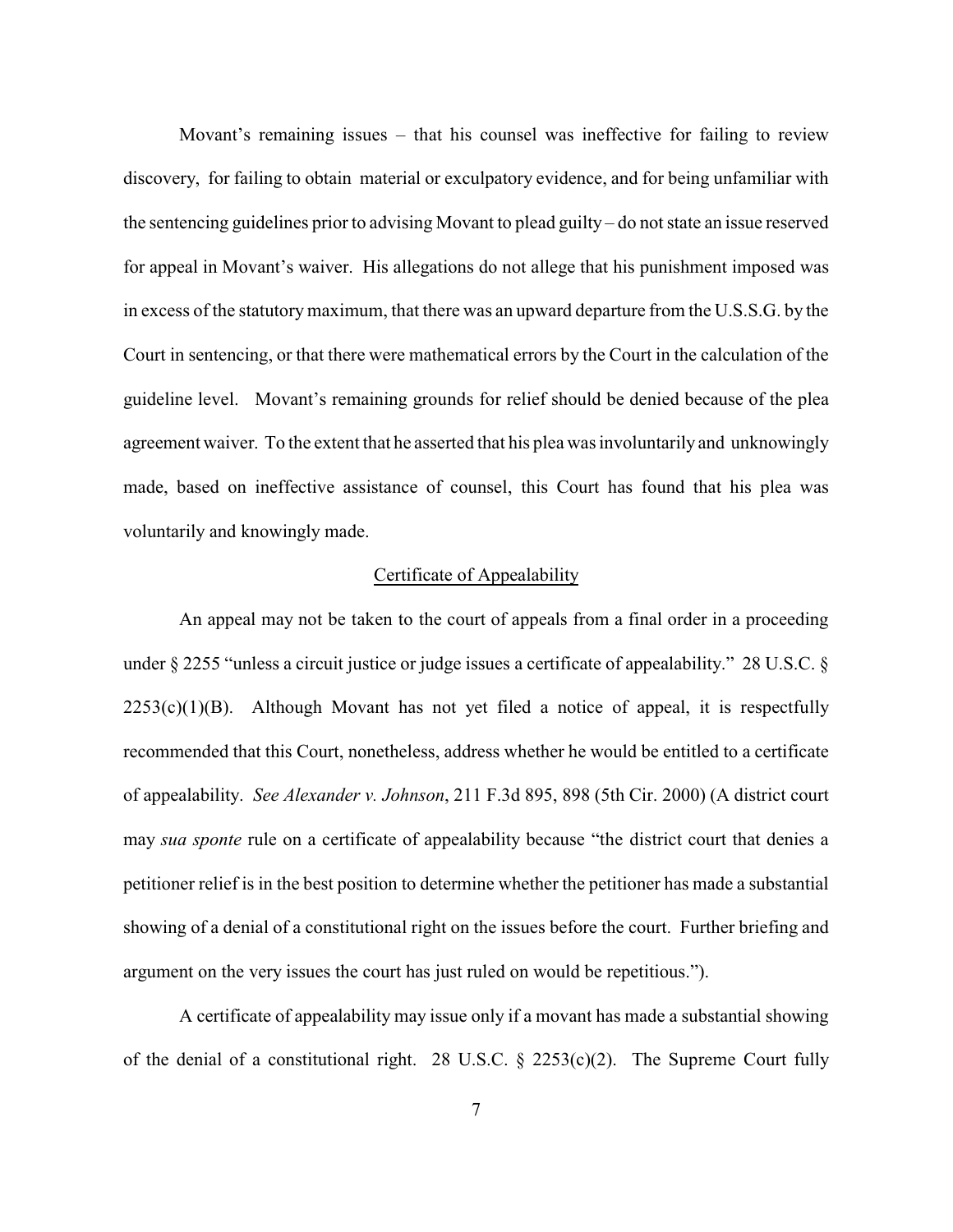explained the requirement associated with a "substantial showing of the denial of a constitutional right" in *Slack v. McDaniel*, 529 U.S. 473, 484, 120 S. Ct. 1595, 1603-04, 146 L. Ed.2d 542 (2000). In cases where a district court rejected a petitioner's constitutional claims on the merits, "the petitioner must demonstrate that reasonable jurists would find the district court's assessment of the constitutional claims debatable or wrong." *Id.*; *Henry v. Cockrell*, 327 F.3d 429, 431 (5th Cir. 2003). "When a district court denies a habeas petition on procedural grounds without reaching the petitioner's underlying constitutional claim, a COA should issue when the petitioner shows, at least, that jurists of reason would find it debatable whether the petition states a valid claim of the denial of a constitutional right and that jurists of reason would find it debatable whether the district court was correct in its procedural ruling." *Id.*

In this case, it is respectfully recommended that reasonable jurists could not debate the denial of Movant's § 2255 motion on substantive or procedural grounds, nor find that the issues presented are adequate to deserve encouragement to proceed. *See Miller-El v. Cockrell*, 537 U.S. 322, 336-37, 123 S. Ct. 1029, 1039, 154 L. Ed.2d 931 (2003) (citing *Slack*, 529 U.S. at 484, 120 S. Ct. at 1604). Accordingly, it is respectfully recommended that the Court find that Movant is not entitled to a certificate of appealability as to his claims.

### Recommendation

It is accordingly recommended that Movant's motion for relief under 28 U.S.C. § 2255 be denied and the case dismissed with prejudice. It is further recommended that a certificate of appealability be denied.

Within fourteen (14) days after receipt of the magistrate judge's report, any party may serve and file written objections to the findings and recommendations contained in the report.